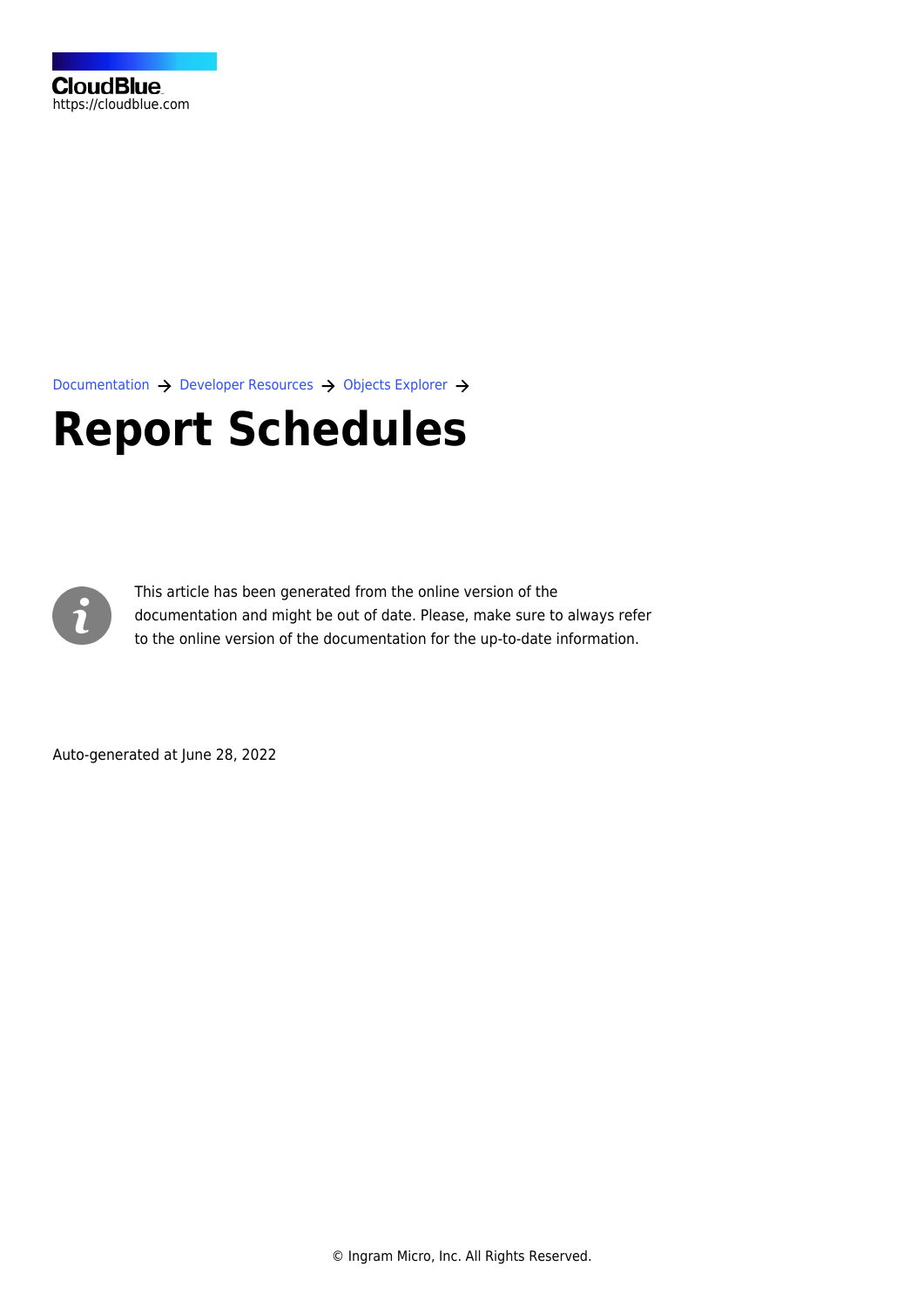### **CloudBlue**

#### **Description**

The CloudBlue Connect platform allows creating report schedule objects and customize schedule triggers. Therefore, the system will systematically generate report files based on your selected template and trigger configurations. Reports can be automatically created daily, weekly, or monthly.

The system enables Connect users to edit provided trigger configuration as well as report parameters after the schedule object is created. In addition, users can manually trigger their created report schedules and generate required report files immediately.

Once a new report schedule object is genereted, the system assigns the Enabled status to it. Connect users can disable their schedules or switch them on again. Note that users can also delete disabled and enabled report schedule objects.

#### **Additional Information**

Please refer to the [Reports Management Module](https://connect.cloudblue.com/community/modules/reports/) documentation for more information.